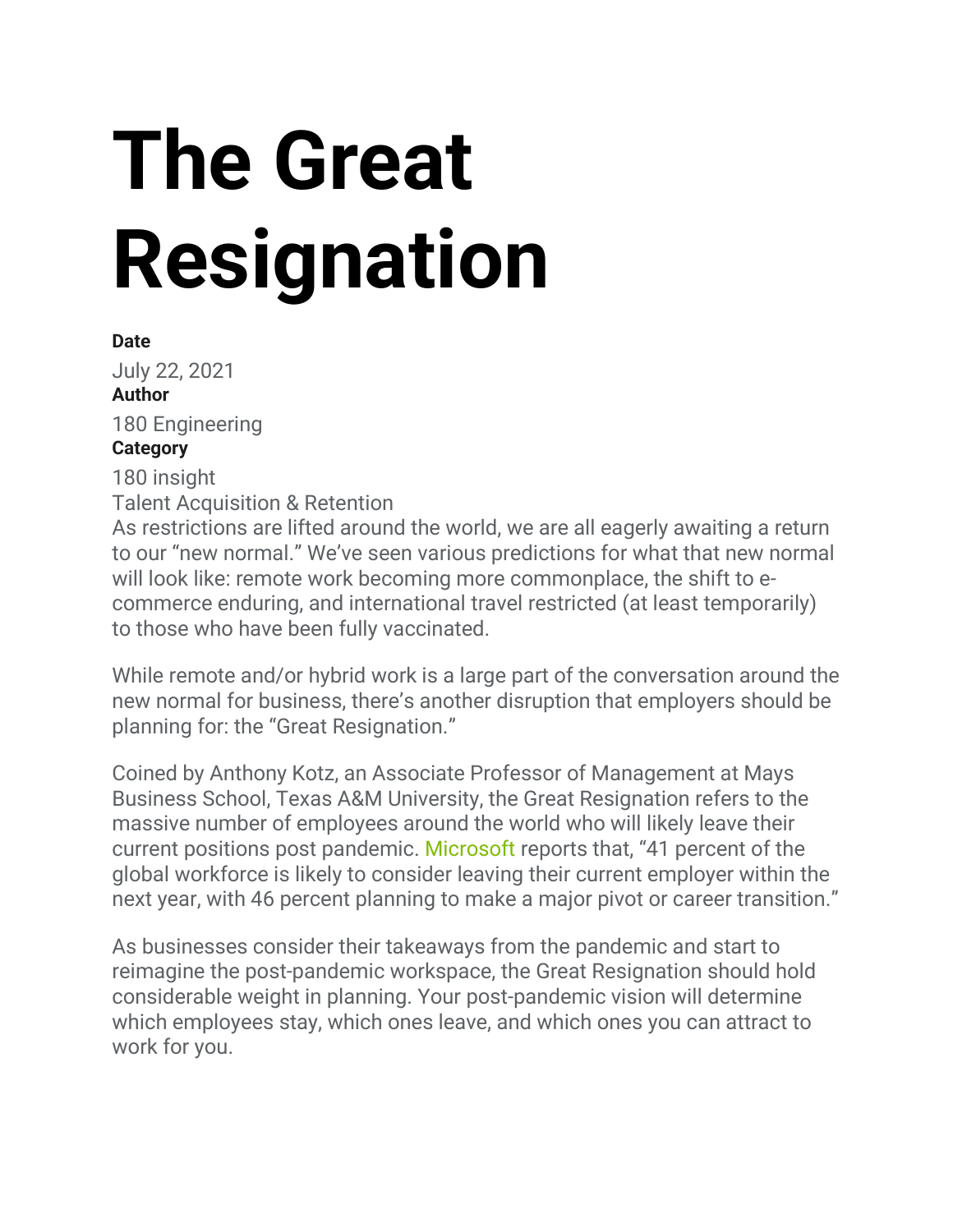# **A Closer Look At The Great Resignation**

The number is startling: 41% of the global workforce will likely consider leaving their current employer. Why is this happening?

There isn't one universal root cause, other than the havoc caused by the pandemic. That havoc manifested in different ways.

First, employees who may have already been thinking about leaving prior to the pandemic likely held on due to uncertainty and fewer job opportunities. Statistics support this theory. Using information from the Bureau of Labor Statistics Job Openings and Labor Turnover Survey, [Anthony Kotz](https://www.nbcnews.com/think/opinion/covid-vaccine-means-return-work-wave-resignations-ncna1269018) shows that there were about 6 million fewer job resignations in 2020 than there were in 2019. And, as could be expected by this theory, 2021 is already seeing a surge in resignations. March 2021 saw the highest resignation rate for any March in the past 20 years.

For those employees who had no thoughts of resigning in March 2020, the pandemic may have caused a shift in how they perceived their jobs. For example, during the pandemic, employees may have:

- Learned to appreciate the flexibility of remote work;
- Reevaluated their role with their present company;
- Experienced exhaustion or burnout from digital overload; and/or
- Lost out on networking opportunities that could have led to career advancement with their current employers.

They may have also thought more deeply about their personal priorities. During the pandemic, many of us pondered questions like:

- Where do we want to live?
- What's important to our mental health and wellbeing?
- What kinds of contributions do we want to make to the world?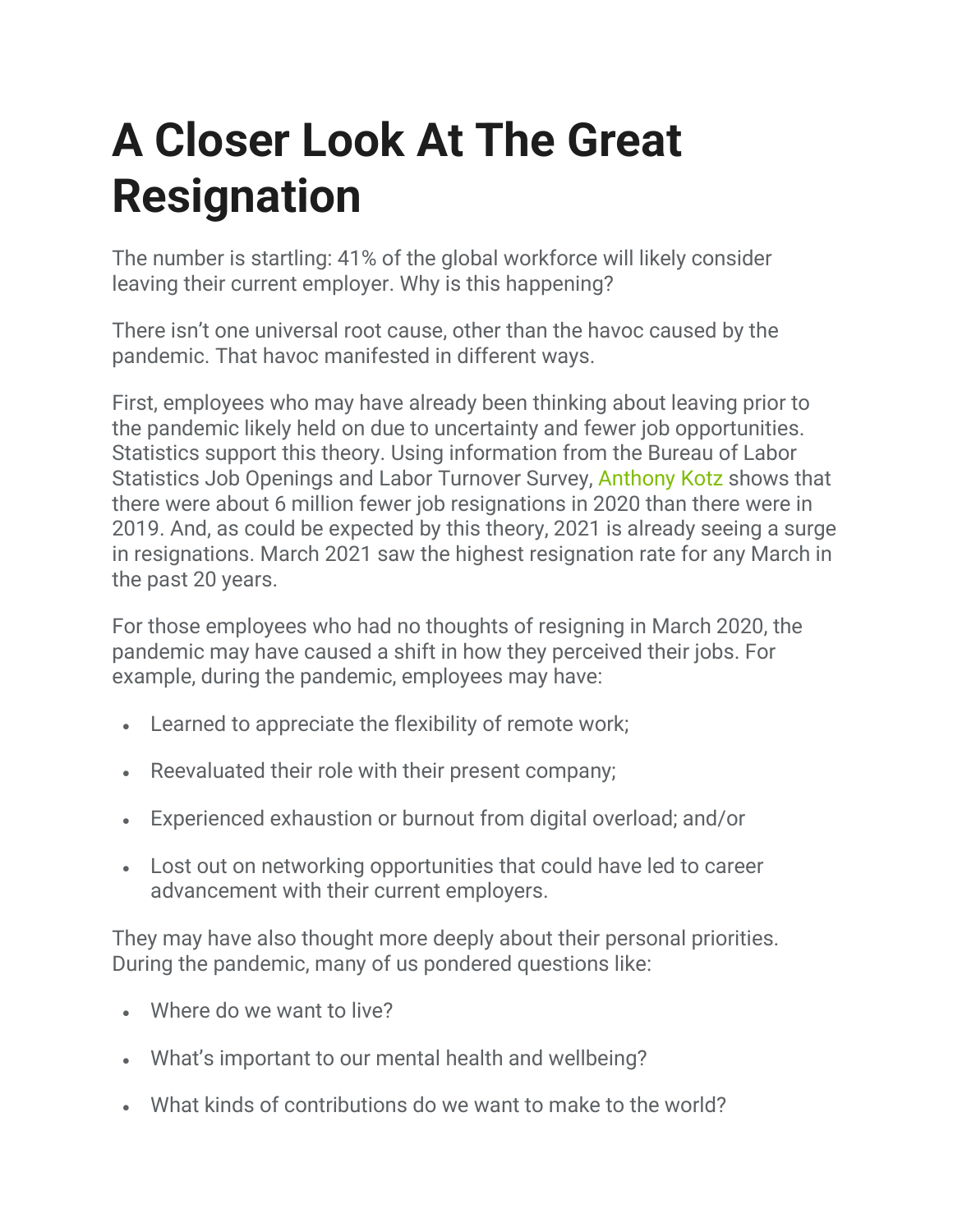• What makes us truly happy?

As employees sifted through their experiences and thoughts, many realized that they don't want to go back to their old way of living once the pandemic ends.

Additionally, Kotz argues that the pandemic allowed many workers to "reduce expenses, pay off debt and save money." This financial security makes it easier for employees to handle the transition to another place of employment.

Finally, many people are leery about returning to their workplaces without guarantees that safety measures will be enforced and that all their coworkers have been fully vaccinated.

For all these reasons, employees are leaving their jobs and a massive transition is happening within the talent landscape.

#### **Transitioning to a Hybrid Work Environment**

Statistics show that employees have mixed feelings about remote work. [Microsoft](https://www.microsoft.com/en-us/worklab/work-trend-index/hybrid-work) reports that "over 70 percent of workers want flexible remote work options to continue, while over 65 percent are craving more in-person time with their teams."

To address these concerns and to mitigate the effects of the Great Resignation, a transition to a hybrid model – which blends remote and inperson work – is likely the best solution. In fact, [Microsoft](https://www.microsoft.com/en-us/worklab/work-trend-index/hybrid-work) reports that, as of January 2021, 66% of business decision makers were considering a redesign of their workspaces, in anticipation of a hybrid work environment.

Creating a successful hybrid model isn't just about allowing employees to work from home when and if they choose to do so. There are a number of key issues that need to be thoughtfully considered and developed.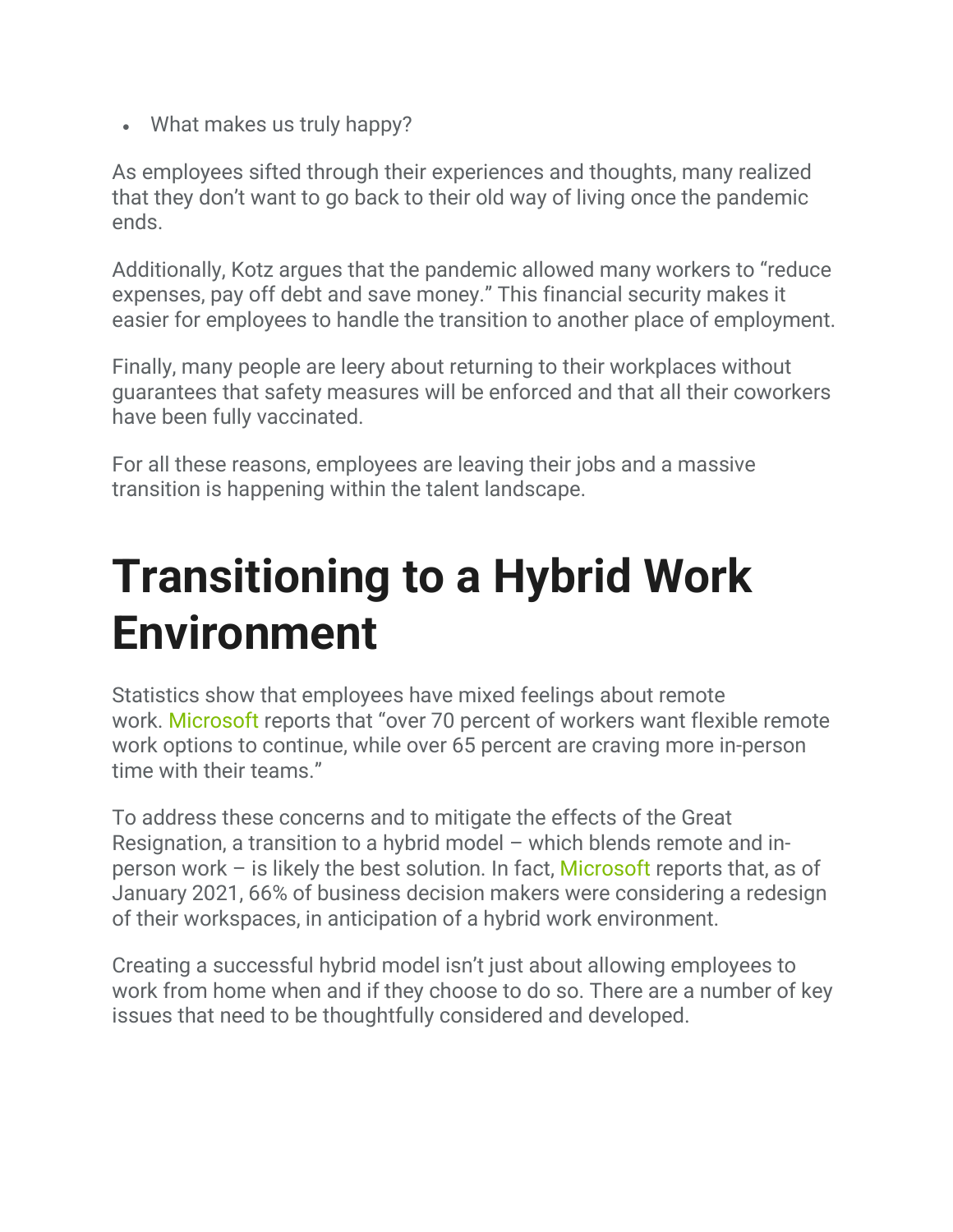# **Creating Individualized Work Plans**

Some employees flourished in the remote work environment; others floundered. Likewise, a hybrid model isn't necessarily the best option for all employees. In order to retain and attract top talent during the Great Resignation, it's going to be important for employers to design a model in which each individual employee can feel valued and happy. To do that, [Kotz](https://www.nbcnews.com/think/opinion/covid-vaccine-means-return-work-wave-resignations-ncna1269018) argues that employers will need to have "one-on-one conversations with employees about their well-being and about how their jobs can be recrafted to support their pursuit of happiness and purpose."

# **Providing Appropriate Space And Technology**

After 18 months of remote work, many employees are still reporting that they lack the necessary technology to effectively work at home, according to [Microsoft:](https://www.microsoft.com/en-us/worklab/work-trend-index/hybrid-work)

It goes without saying that employees are unlikely to stay at a job if their performance is hindered by a lack of tools. Therefore, the immediate challenge for employers is to equip their employees with all the tools they need to be productive and happy, regardless of where they are working.

The next step will be to create on-site office spaces that are enticing to employees. Those spaces will need to be designed in a way that encourages collaboration and ensures that all voices will be heard.

# **Reducing Digital Exhaustion**

"[Zoom fatigue](https://news.stanford.edu/2021/02/23/four-causes-zoom-fatigue-solutions/)" is real but it's not the only thing contributing to the digital exhaustion of remote workers. As [Microsoft](https://www.microsoft.com/en-us/worklab/work-trend-index/hybrid-work) states, "The digital intensity of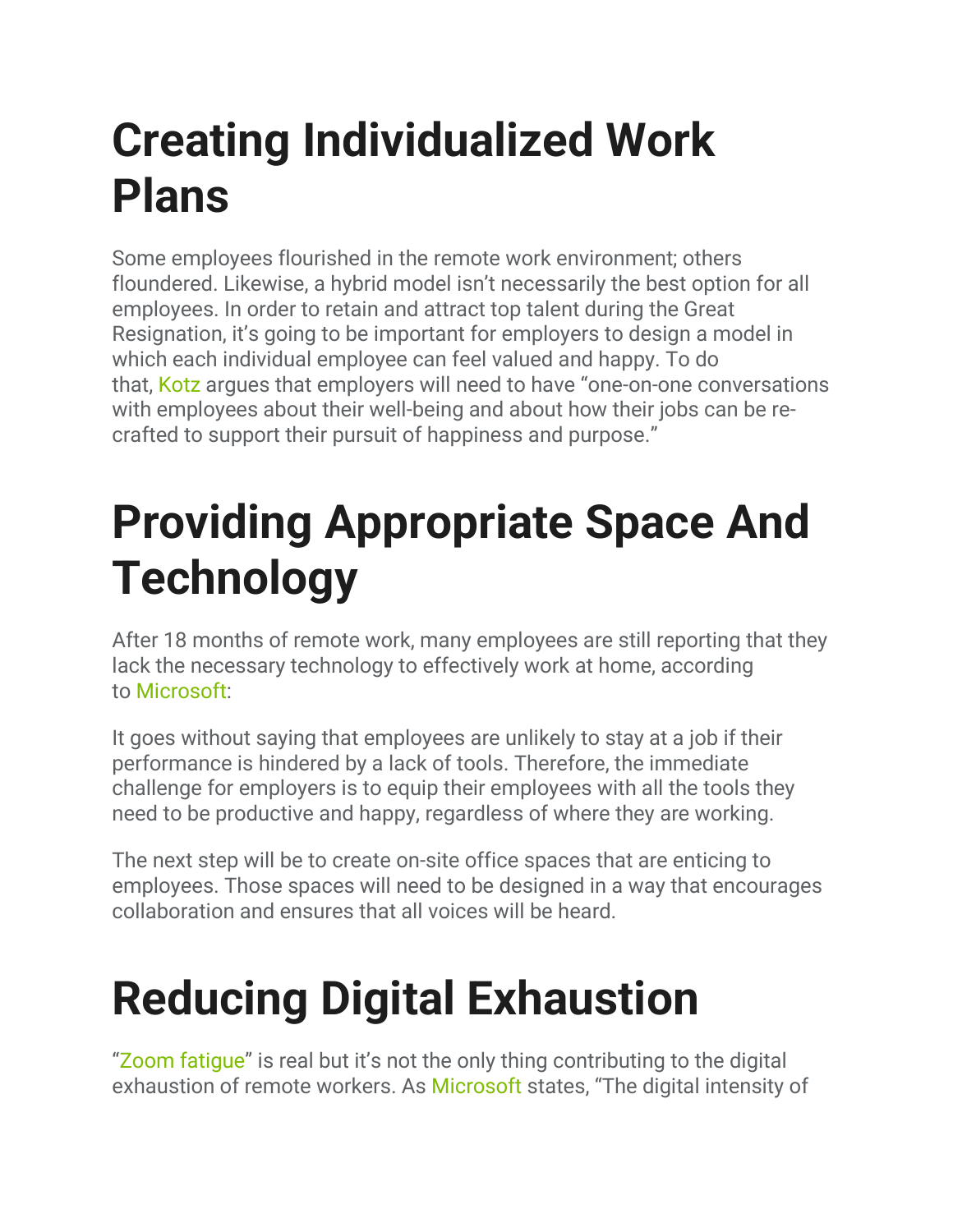workers' days has increased substantially, with the average number of meetings and chats [and emails] steadily increasing since last year." Fifty-four percent of employees feel overworked while 39% feel exhausted. This is simply unsustainable.

In order to retain and attract top talent, employers who find ways to reduce digital exhaustion will have an edge during the Great Resignation. Simple solutions are encouraging employees to move around, even while videoconferencing, and respecting employees' break times.

### **Encouraging Connection And Culture**

Creating real connection with others always takes effort. But, it's tougher to do in an online environment. While connecting one-on-one with colleagues and managers during the pandemic was difficult for many remote workers, teams also became more siloed.

Connection with other colleagues and managers is crucial for support, growth, cross-team collaboration, and idea generation. Company loyalty is engendered through both connection and a vibrant company culture that encourages social support. As employers look for ways to retain and attract talent during the Great Resignation, one key will be to reframe connection and network building from being passive endeavours to being proactive ones to make sure that all employees make the connections that they need to thrive.

# **Bolstering Inclusion**

Remote work is inherently inclusive because everyone is in the same virtual room. There is space provided for employees to contribute their thoughts and ideas in their own ways and in their own time (e.g. Slack, chat, email, videoconferencing).

Maintaining that inclusive environment post pandemic can take some effort. It is well worth the payoff, both in terms of mitigating the effects of the Great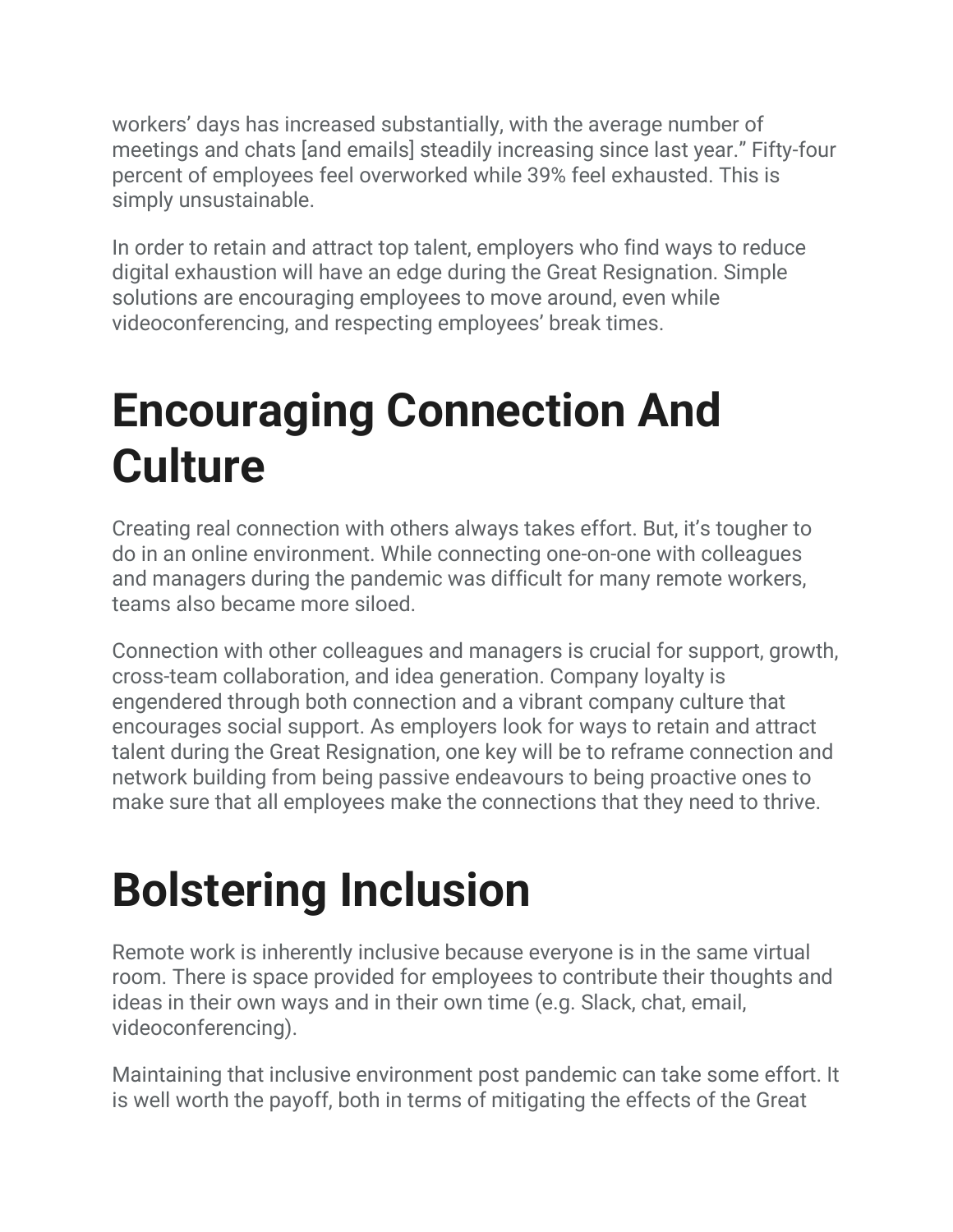Resignation and in creating a better workplace. As [Diana Ellsworth](https://www.mckinsey.com/business-functions/organization/our-insights/sustaining-and-strengthening-inclusion-in-our-new-remote-environment) points out, policy alone can't make a workplace more inclusive; managers need to model inclusive behaviour on a daily basis. As they do so, they become more effective as managers. And effective managers improve connection, enhance the productivity of employees, and increase the effectiveness of teams. Since all of these factors contribute to retaining and attracting top talent, bolstering inclusion should be key for every organization post pandemic.

# **Proactively Planning For Talent Acquisition**

The Great Resignation signals a dramatic shift in employment trends and in the way that the workplace is structured. It's in the best interest of employers to proactively plan for this shift rather than grappling with it once it's in full motion.

But even with the creation of a more supportive and flexible work environment, some employees are still going to resign. Be proactive in creating a talent pipeline. The best way to do so is to connect with a talent partner who can start considering their own talent pool in response to your anticipated needs.

## **Filling The Gaps With Freelance Talent**

As workers redefine and reprioritize their needs post pandemic, many will choose to embrace the Great Resignation. One way to do that is to embark on a freelance career as a way to hang onto the flexibility that they've come to appreciate. As a piece in [Fast Company](https://www.fastcompany.com/90646274/the-great-resignation-is-here-this-is-how-employers-should-prepare) points out, employers need to understand this shift and be prepared to attract and contract freelance talent.

Start thinking now about creating a workforce that relies on both full-time employees and freelancers. As you demonstrate your flexibility in this regard,